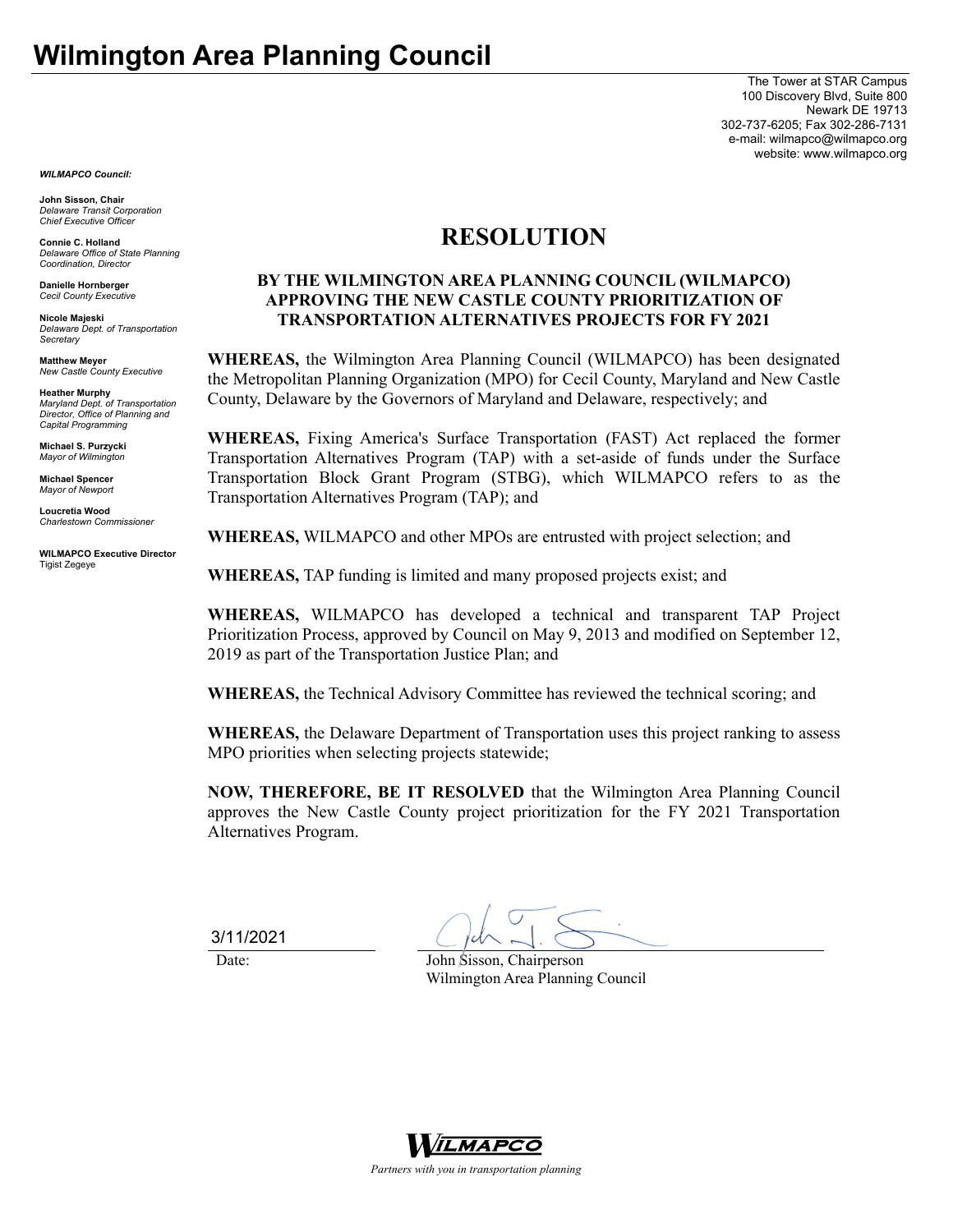#### **DRAFT FY 2021 Transportation Alternatives Program – New Castle County**

Applications and supporting documents online at

### https://www.dropbox.com/sh/k6xykqn0myego7x/AAAnkqrwwkPQQeKyVwgBSvCxa?dl=0



| <b>Technical Scoring:</b> | Brandywine<br>Village Phase III | South College<br>Ave                                                            | Lovering Ave/<br>Dupont St                                                                                                                                                                                                         | Southbridge<br>Streetscape<br>Phase III | Millcreek | Grubb Rd     |
|---------------------------|---------------------------------|---------------------------------------------------------------------------------|------------------------------------------------------------------------------------------------------------------------------------------------------------------------------------------------------------------------------------|-----------------------------------------|-----------|--------------|
| <b>Bus Stop</b>           | 4                               | 4                                                                               | 3                                                                                                                                                                                                                                  | 4                                       |           | $\mathbf{1}$ |
| <b>Community Center</b>   | 2                               |                                                                                 |                                                                                                                                                                                                                                    | 2                                       |           |              |
| Greenway                  | 2                               | 2                                                                               | 2                                                                                                                                                                                                                                  |                                         | 2         |              |
| <b>Bike route</b>         | 2                               | 2                                                                               | $\overline{\mathcal{L}}$                                                                                                                                                                                                           | $\overline{2}$                          | 2         |              |
| Library                   |                                 | 2                                                                               |                                                                                                                                                                                                                                    |                                         |           |              |
| Municipality              |                                 | 1                                                                               | 1                                                                                                                                                                                                                                  | 1                                       |           |              |
| Park                      |                                 |                                                                                 | 2                                                                                                                                                                                                                                  | 2                                       | 2         |              |
| School                    | 2                               | $\overline{2}$                                                                  | $\overline{2}$                                                                                                                                                                                                                     | 1                                       | 1         |              |
| EJ Neighborhood           | 1                               |                                                                                 |                                                                                                                                                                                                                                    | 1                                       |           |              |
| TJ Neighborhood           | 1                               |                                                                                 |                                                                                                                                                                                                                                    | 1                                       |           |              |
| <b>Black</b>              | 2                               |                                                                                 |                                                                                                                                                                                                                                    | $\overline{2}$                          |           |              |
| TAZ density               |                                 |                                                                                 | 1                                                                                                                                                                                                                                  |                                         |           |              |
| Abandoned RR corridor     |                                 |                                                                                 |                                                                                                                                                                                                                                    |                                         |           |              |
| Historic element          | 1                               |                                                                                 |                                                                                                                                                                                                                                    |                                         |           |              |
| Crash                     | 2                               | 3                                                                               |                                                                                                                                                                                                                                    |                                         | 5         |              |
| <b>Gap Analysis</b>       |                                 | 4                                                                               | 4                                                                                                                                                                                                                                  |                                         | 4         |              |
| <b>TOTAL</b>              | 23                              | 20                                                                              | 17                                                                                                                                                                                                                                 | 16                                      | 16        | 1            |
| <b>DRAFT RANK</b>         | 1<br>$\sim$                     | $\overline{2}$<br>$\mathbf{I} = \mathbf{I} \times \mathbf{I} \times \mathbf{I}$ | 3<br>the company of the company of the company of the company of the company of the company of the company of the company of the company of the company of the company of the company of the company of the company of the company | 4<br><b>Section</b>                     | 4         | 6            |

Detailed process at http://www.wilmapco.org/Priority/TAP\_Prioritization.pdf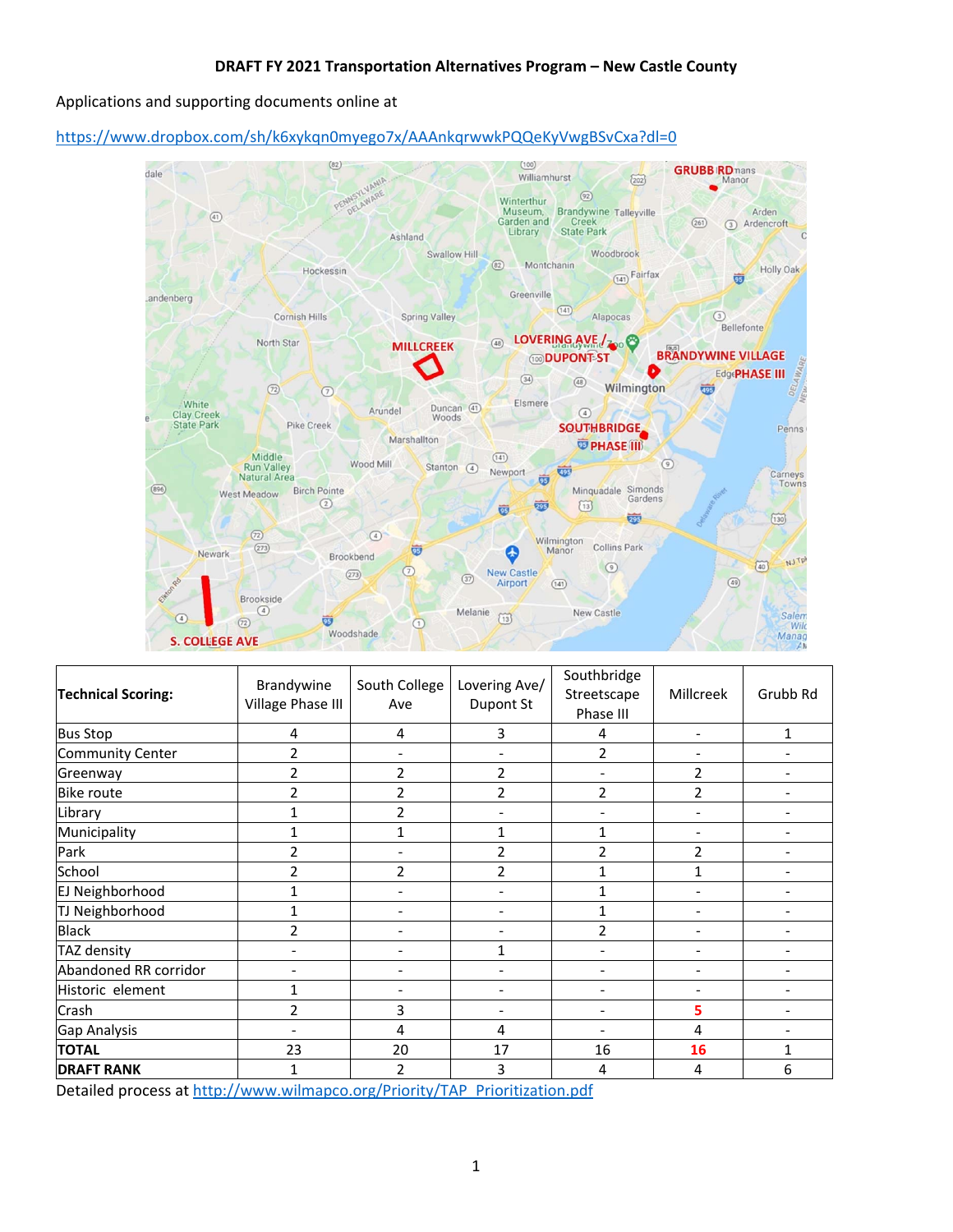| <b>Title</b>                 | <b>Brandywine Village Phase III</b>                                                              |
|------------------------------|--------------------------------------------------------------------------------------------------|
| Score / Rank                 | 23/1                                                                                             |
| Sponsor                      | City of Wilmington                                                                               |
| Location                     | 2100 N. Market Street (and immediate vicinity)                                                   |
|                              | City of Wilmington, New Castle County                                                            |
| Description                  | This project would include streetscaping and traffic elements, street lighting, sidewalks, and   |
|                              | potential improvements to, and/or reconfiguration of, the Market Street, Concord Avenue          |
|                              | and Vandever Avenue Intersection.                                                                |
| <b>Qualifying Activities</b> | Bicycle / Pedestrian                                                                             |
|                              | Safe Routes for Non-Drivers                                                                      |
|                              | <b>Historic Preservation</b>                                                                     |
| References                   | Project links improvements from two previously planned projects in the immediate area,           |
|                              | coordinating the overall streetscape and traffic improvements, resulting in cumulative           |
|                              | benefits along the corridors. Project fulfills the goals of the Wilmington 2028 Comprehensive    |
|                              | Plan.                                                                                            |
| <b>Requested Phases</b>      | Planning                                                                                         |
|                              | <b>Preliminary Engineering</b>                                                                   |
|                              | Construction                                                                                     |
| Public information or        | Outreach to the Brandywine Village Community Association resulted in support for this            |
| community meetings           | project; we will provide a formal endorsement letter as it become available, also the endorse    |
|                              | provided to the Ministry of Caring, which is completing a development project directly           |
|                              | abutting this proposal. Public outreach will be conducted through the Wilmington Initiatives     |
|                              | process when the project commences for input on developing final design alternatives.            |
| Describe evidence            | Discussion with Ministry of Caring (Villa Maria)                                                 |
| and support                  |                                                                                                  |
| <b>ROW</b>                   | Uncertain                                                                                        |
| <b>Matching Funds</b>        | The City of Wilmington has dedicated Capital funding to support the project match. Further,      |
|                              | the City is applying for a total of three TAP projects, and is making funding available in the   |
|                              | amount of \$600,000 (\$200,000 per project).                                                     |
| Relationship to              | The project abuts N. Market Street.                                                              |
| Transportation               | The project will enhance the aesthetics of the area.                                             |
|                              | Elements involving reconfiguration of the Market/Concord/Vandever intersection will serve        |
|                              | current transportation purposes.                                                                 |
|                              | See Attachments.                                                                                 |
| <b>Benefits</b>              | Project will serve as a logical outgrowth of two previous TAP project efforts: Brandywine        |
|                              | Village I and Concord Avenue. With the development of the Villa Maria Project (Ministry of       |
|                              | Caring), which is immediately adjacent to the project site, it allows for coordination resulting |
|                              | in complimentary private development efforts to the benefit of the neighborhood. The idea        |
|                              | would be to create a more complete and coordinated outcome as one continuous streetscape         |
|                              | effort (rather than if each project was completed as a stand-alone effort).                      |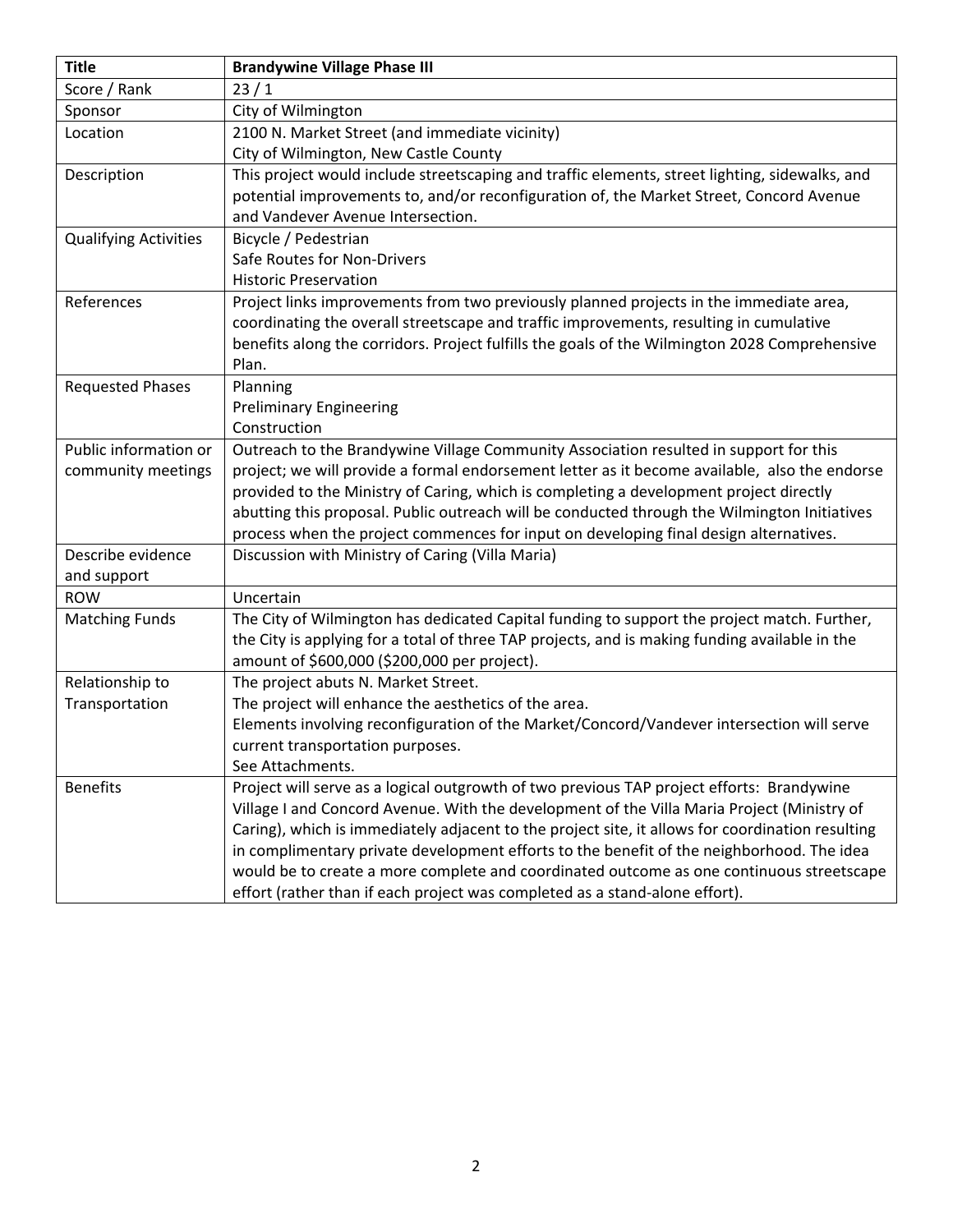| <b>Title</b>                                | Enhancing Bicycle and Pedestrian Safety and Usage on South College Avenue in Newark,                                                                                                                                                                                                                                                                                                                                                                                            |
|---------------------------------------------|---------------------------------------------------------------------------------------------------------------------------------------------------------------------------------------------------------------------------------------------------------------------------------------------------------------------------------------------------------------------------------------------------------------------------------------------------------------------------------|
|                                             | <b>Delaware</b>                                                                                                                                                                                                                                                                                                                                                                                                                                                                 |
| Score / Rank                                | 20/2                                                                                                                                                                                                                                                                                                                                                                                                                                                                            |
| Sponsor                                     | City of Newark                                                                                                                                                                                                                                                                                                                                                                                                                                                                  |
| CoSponsor                                   | University of Delaware                                                                                                                                                                                                                                                                                                                                                                                                                                                          |
| Location                                    | New Castle County: South College Avenue (Route 896) Between Park Place and Christina                                                                                                                                                                                                                                                                                                                                                                                            |
|                                             | Parkway (Route 4) in Newark, DE                                                                                                                                                                                                                                                                                                                                                                                                                                                 |
| Description                                 | The growth in UD STAR Campus occupancy and the operationalization of the Newark Regional<br>Transportation Center (NRTC) have prioritized the urgency of enhancing multi-modal<br>transportation availability and safety within the City of Newark, particularly on South College<br>Avenue which serves as a gateway to the City of Newark and to UD's campus and has been<br>identified as a major transit corridor.                                                          |
|                                             | The grant applicants wish to accelerate planning, engineering and installation of various new<br>resources that will serve to both enhance safety, as well as incentivize greater multi-modal<br>transportation without creating additional automobile traffic.                                                                                                                                                                                                                 |
|                                             | Applicants are requesting support for:<br>1) streetscaping to quiet and slow traffic and to encourage usage of multi-use, bi-directional<br>sidewalks<br>2) pedestrian LED lighting along sidewalks<br>3) four ADA accessible crosswalks with pedestrian refuge areas on medians where possible<br>4) installation of amenities that encourage greater pedestrian traffic and bicycle usage                                                                                     |
|                                             | 5) enhanced signage and wayfinding<br>Bicycle/Pedestrian                                                                                                                                                                                                                                                                                                                                                                                                                        |
| <b>Qualifying Activities</b>                | Safe Routes for Non-Drivers                                                                                                                                                                                                                                                                                                                                                                                                                                                     |
|                                             | Vegetative Management                                                                                                                                                                                                                                                                                                                                                                                                                                                           |
| References                                  | <b>Newark Transportation Plan</b>                                                                                                                                                                                                                                                                                                                                                                                                                                               |
|                                             | Newark Bike Plan                                                                                                                                                                                                                                                                                                                                                                                                                                                                |
|                                             | City of Newark Comprehensive Plan (2016)                                                                                                                                                                                                                                                                                                                                                                                                                                        |
|                                             | UD Master planning documents (various)                                                                                                                                                                                                                                                                                                                                                                                                                                          |
| <b>Requested Phases</b>                     | Planning                                                                                                                                                                                                                                                                                                                                                                                                                                                                        |
|                                             | <b>Preliminary Engineering</b>                                                                                                                                                                                                                                                                                                                                                                                                                                                  |
|                                             | Construction                                                                                                                                                                                                                                                                                                                                                                                                                                                                    |
| Public information or<br>community meetings | Public meetings have been held by DelDOT, the City of Newark and UD in development of the<br>various planning documents. Additional public and community engagement is possible<br>through DelDOT and UD's Living Lab partnership that socializes and solicits community input<br>on projects and concepts. More information is at https://living-lab-1-<br>udel.hub.arcgis.com/pages/resources                                                                                 |
| Describe evidence                           | Majority of the proposed enhancements are adjacent to UD owned and maintained land.                                                                                                                                                                                                                                                                                                                                                                                             |
| and support below                           | Additional property owners will be engaged as projects are approved and funded.                                                                                                                                                                                                                                                                                                                                                                                                 |
| and / or attach                             |                                                                                                                                                                                                                                                                                                                                                                                                                                                                                 |
| documentation                               |                                                                                                                                                                                                                                                                                                                                                                                                                                                                                 |
| <b>ROW</b>                                  | University of Delaware is the majority land owner of the referenced South College Avenue<br>land and is committed to enhancing pedestrian and bicycle safety. Faculty and student<br>expertise is available for in kind project support. Preliminary renderings for streetscaping<br>concepts have been developed by UD Landscape Architecture students and faculty and<br>through the UD College of Agriculture and Natural Resources South Campus Master Planning<br>process. |
| Maintenance                                 | University of Delaware will be responsible for maintenance of plants, signage/wayfinding and                                                                                                                                                                                                                                                                                                                                                                                    |
|                                             | amenities located on UD owned land. DelDOT would be responsible for maintenance of<br>roadways and installations on the premises of the Newark Regional Transportation Center                                                                                                                                                                                                                                                                                                   |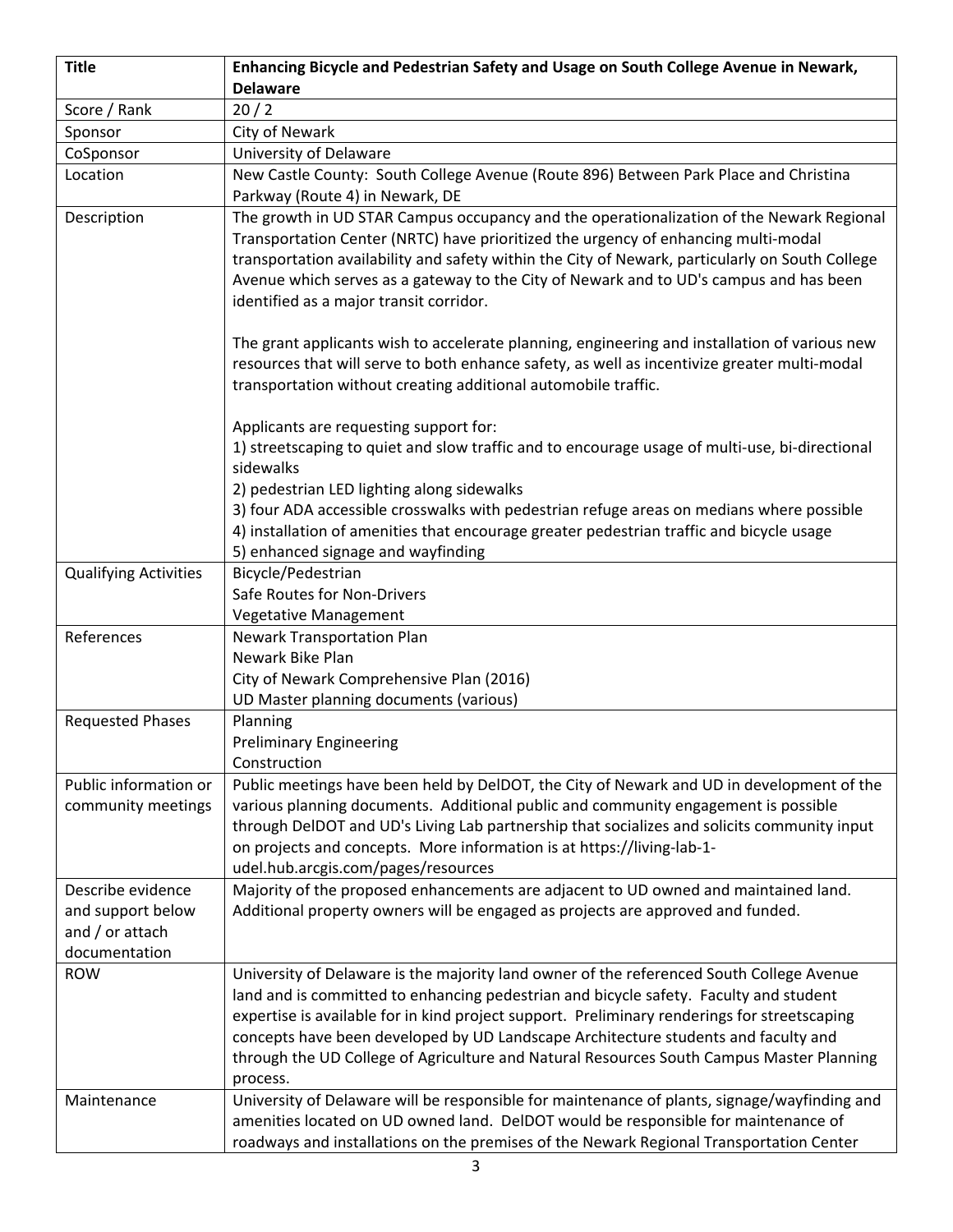|                       | (NRTC). City of Newark will be responsible for maintenance of infrastructure within right of    |
|-----------------------|-------------------------------------------------------------------------------------------------|
|                       | way in accordance with maintenance agreement for South College Avenue.                          |
| <b>Matching Funds</b> | The City of Newark and UD can match in kind with permanent and temporary easements,             |
|                       | right of ways, maintenance and faculty/staff/student labor for project support.                 |
| Relationship to       | South College Avenue has been identified as a major transit corridor. At the present time,      |
| Transportation        | there are over 5,000 people who are assigned to work, conduct research, visit and study on      |
|                       | UD's South Campus locations in Newark. This does not include commuters using the NRTC.          |
|                       | The proposed installations and modifications will enhance the aesthetics, safety and            |
|                       | sustainability for travelers and will all sit proximate to surface transportation. Bike traffic |
|                       | increased nearly threefold to 4.7% with pedestrian activity at 17.6% over an 8 year period.     |
|                       | Nearly 17.4% of City residents report that they bike or walk to work with the average in New    |
|                       | Castle County is 3%. Proposed improvements will benefit the growing diversity and               |
|                       | complexity of these important stakeholders and facilitate greater economic development.         |
| <b>Benefits</b>       | Benefits to the community include noise reduction, multi-modal transportation safety,           |
|                       | sustainability, economic development, tourism, inclusion, heat island reduction, improved       |
|                       | tree canopy, aesthetic improvement and community health.                                        |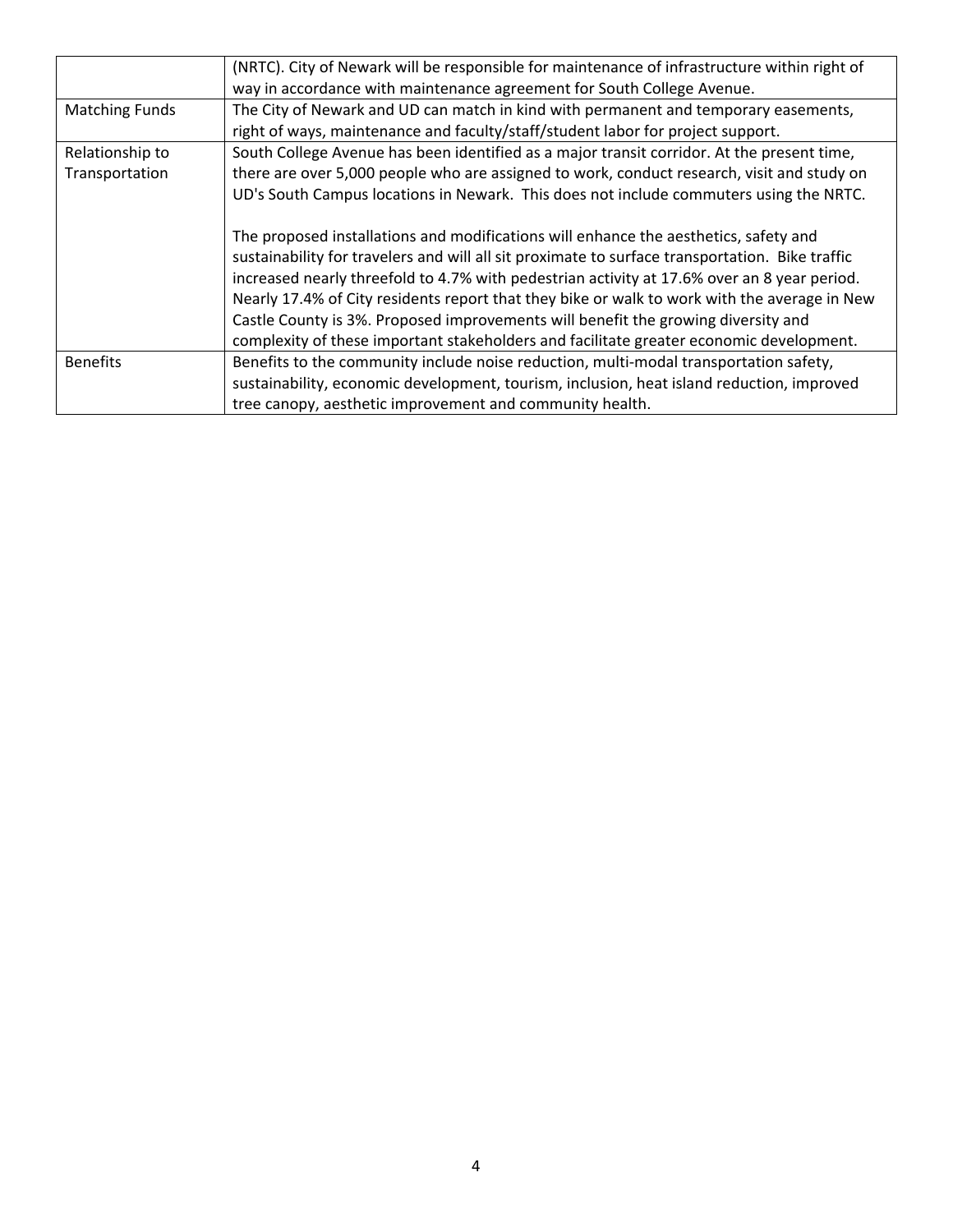| <b>Title</b>                 | Lovering Avenue/Dupont Street Triangle Reconfiguration                                                                                                                                        |
|------------------------------|-----------------------------------------------------------------------------------------------------------------------------------------------------------------------------------------------|
| Score / Rank                 | 17/3                                                                                                                                                                                          |
| Sponsor                      | City of Wilmington                                                                                                                                                                            |
| Location                     | City of Wilmington, New Castle County                                                                                                                                                         |
|                              | Intersection of Lovering Avenue and Dupont Street                                                                                                                                             |
|                              | Project Limits: Augustine Cutoff to Park Drive along Lovering Avenue; and Lovering Avenue to                                                                                                  |
|                              | Gilpen Avenue along Dupont Street                                                                                                                                                             |
| Description                  | Reconfiguration of existing triangle intersection, which consists of Dupont Street, which forks                                                                                               |
|                              | at the intersection of Lovering Avenue to provide left and right turning movements onto                                                                                                       |
|                              | Lovering Avenue. The resultant triangle is situated adjacent to a railroad overpass and                                                                                                       |
|                              | multiple intersecting roadways with multiple turning movements from all directions, creating                                                                                                  |
|                              | a safety hazard. Visibility is impaired due to elevated rail and the lack of adequate lighting,                                                                                               |
|                              | and there is a lack of signalization and pedestrian safety features within the project limits.                                                                                                |
|                              | location is within the Brandywine Park. Project would eliminate the triangle through the<br>design of a T intersection to simplify traffic and pedestrian movements, providing                |
|                              | channelization and improved control over vehicular, pedestrian and bicycling movements.                                                                                                       |
|                              | Sidewalks, bicycle infrastructure, pedestrian and bicycle signals, traffic calming techniques,                                                                                                |
|                              | lighting, signalization and signage will all be evaluated for the final design, along with the                                                                                                |
|                              | replacement of the guardrail. This intersection provides access to and from city fire station                                                                                                 |
|                              | and senior high rise residence and trolley square commercial center to the south from dupont                                                                                                  |
|                              | and channels traffic from Augustine cut-off and route 202 from the north.                                                                                                                     |
| <b>Qualifying Activities</b> | Bicycle / Pedestrian                                                                                                                                                                          |
|                              | Safe Routes for Non-Drivers                                                                                                                                                                   |
| References                   | Project is sanctioned by the Wilmington Initiatives; and supports the goals of the Wilmington                                                                                                 |
|                              | 2028 Comprehensive Plan.                                                                                                                                                                      |
| <b>Requested Phases</b>      | Planning                                                                                                                                                                                      |
|                              | <b>Preliminary Engineering</b>                                                                                                                                                                |
|                              | Construction                                                                                                                                                                                  |
| Public information or        | While a community meeting has not yet been held, this project has been discussed with the                                                                                                     |
| community meetings           | Wilmington Initiatives, a transportation planning oversight group involving City of                                                                                                           |
|                              | Wilmington, DE Dept of Transportation, and WILMAPCO, and will be subject to public                                                                                                            |
|                              | outreach.                                                                                                                                                                                     |
| Support                      | Brandywine Park is a city owned park managed by the State of Delaware. City-owned                                                                                                             |
|                              | roadway is adjacent to the Brandywine Park. Project will improve the existing roadway                                                                                                         |
| <b>ROW</b>                   | condition, within the limits of the current roads.                                                                                                                                            |
|                              | Uncertain Rights-of-way will continue to be maintained per existing maintenance agreements.                                                                                                   |
| <b>Funding Match</b>         | The City of Wilmington has dedicated Capital funding to support the project match. Further,<br>the City is applying for a total of three TAP projects, and is making funding available in the |
|                              | amount of \$600,000 (\$200,000 per project).                                                                                                                                                  |
| Relationships to             | Project will support improved safety and visibility of pedestrians, bicyclists and drivers                                                                                                    |
| Transportation               | through improved channelization of movements through the T intersection, eliminating                                                                                                          |
|                              | excessive points of potential conflict, improving visibility, and streamlining traffic.                                                                                                       |
|                              |                                                                                                                                                                                               |
|                              | Critical intersection which channels traffic to and from Trolley Square commercial and                                                                                                        |
|                              | residential neighborhood and the major east-west corridors of PA and DE avenue, and to and                                                                                                    |
|                              | from the north, connecting with Augustine Cutoff, and Route 202.                                                                                                                              |
|                              |                                                                                                                                                                                               |
|                              | See attachments.                                                                                                                                                                              |
| <b>Benefits</b>              | Project will improve the safety for vehicular, bicycle and pedestrian traffic; will be designed to                                                                                            |
|                              | be in keeping with the natural environment of the surrounding Brandywine Park (through                                                                                                        |
|                              | guardrail, sidewalk and other elements), and will improve connections to important                                                                                                            |
|                              | commercial corridors.                                                                                                                                                                         |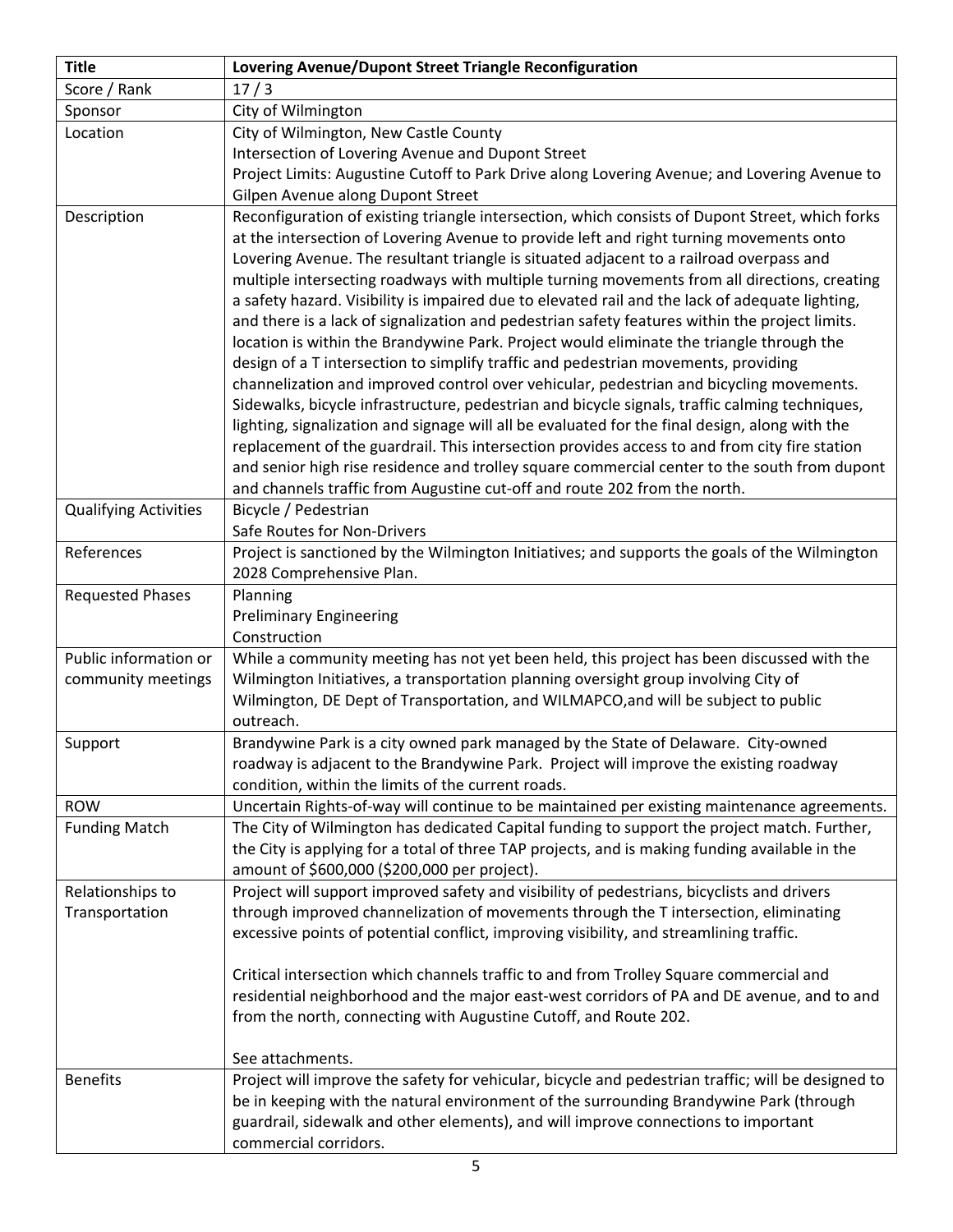| <b>Title</b>                 | Southbridge Streetscape Project - Phase III                                                                   |
|------------------------------|---------------------------------------------------------------------------------------------------------------|
| Score / Rank                 | 16/4                                                                                                          |
| Sponsor                      | City of Wilmington                                                                                            |
| Location                     | Southbridge Neighborhood                                                                                      |
|                              | City of Wilmington, New Castle County                                                                         |
| Description                  | Continuation of streetscape work that includes traffic calming and pedestrian/bike                            |
|                              | improvements recommended in the 2008 Southbridge Circulation Study, to include sidewalk                       |
|                              | replacement, curb bump-outs, decorative pedestrian-scale lighting, and signage along New                      |
|                              | Castle Avenue and Heald Street, beginning at the limits of Phase II south to C and D Streets.                 |
|                              | Also included are planned bicycle and pedestrian projects (including bicycle marking and                      |
|                              | sidewalk reconstruction) around Hicks Park and the Neighborhood House which were                              |
|                              | developed under the Safe Routes to School Program but abandoned when the Elbert Palmer                        |
|                              | Elementary School was closed.                                                                                 |
| <b>Qualifying Activities</b> | Bicycle / Pedestrian                                                                                          |
|                              | Safe Routes for Non-Drivers                                                                                   |
| References                   | 2006 South Wilmington Neighborhood Plan; 2008 Southbridge Circulation Study.                                  |
|                              | Project fulfills the goals of the Wilmington 2028 Comprehensive Plan.                                         |
| <b>Requested Phases</b>      | Planning                                                                                                      |
|                              | <b>Preliminary Engineering</b>                                                                                |
| Work Underway                | Construction<br>This long term planning effort is a part of the South WIlmington Planning Network, which is a |
|                              | collaborative partnership of Southbridge residents and government, nonprofit and private                      |
|                              | agencies. Phase I of this project was completed a decade ago This project will be the third of                |
|                              | a three phase streetscape project. Phase I was completed a dcade ago, involving New Castle                    |
|                              | Avenue and Heald Street intersections with A and Lobdell Streets. Replaced sidewalk, added                    |
|                              | bump-outs and included decorative pedestrian scale lighting. The second phase has been                        |
|                              | planned an awaits construction. It will extend sidewalk improvements along A Strreet to                       |
|                              | Townsend Street, add welcome sidgn on D Street and Heald Street, and extend the decorative                    |
|                              | lighting on New Castle Avenue towards B Street and on A Street towards Townsend Street,                       |
|                              | among other things.                                                                                           |
|                              | The third phase will extend these traffic calming and streetscape enhancements along New                      |
|                              | Castle Avenue and Heald Street south to C and D Streets, as recommended in the Southbridge                    |
|                              | Circulation Study, which was prepared with the help of the community and Wilmapco through                     |
|                              | the S Wilmington Transportation Network. Bicycle and pedestrian improvements around                           |
|                              | Hicks Park and the neighborhood house which were developed under the safe routes to                           |
|                              | school program and since abandoned when the elementary school closed would be included.                       |
|                              | Public outreach was completed as a part of that effort.                                                       |
| <b>Community Meetings</b>    | Public outreach was a continuing part of the development of the Neighborhood Plan and                         |
| / Information /              | Southbridge Circulation Study, and the resultant projects developed for implementation.                       |
| Support                      | Projects are scheduled for the public right of way, and have been vetted with the community                   |
| <b>ROW</b>                   | through the planning process.<br>Uncertain                                                                    |
| Maintenance                  | Rights-of-way will continue to be maintained per existing maintenance agreements.                             |
| <b>Funding Match</b>         | The City of Wilmington has dedicated Capital funding to support the project match. Further,                   |
|                              | the City is applying for a total of three TAP projects, and is making funding available in the                |
|                              | amount of \$600,000 (\$200,000 per project).                                                                  |
| Relationship to              | Improvements are slated for sidewalks, curb extensions, along transportation corridors in                     |
| Transportation               | South Wilmington, and makes much needed improvements for pedestrian and bicycle travel.                       |
|                              | With the development of the South Wilmington Wetlands Park and the adjacent Christina                         |
|                              | River Bridge, safe and viable pedestrian and bike connections are essential throughout the                    |
|                              | neighborhood.                                                                                                 |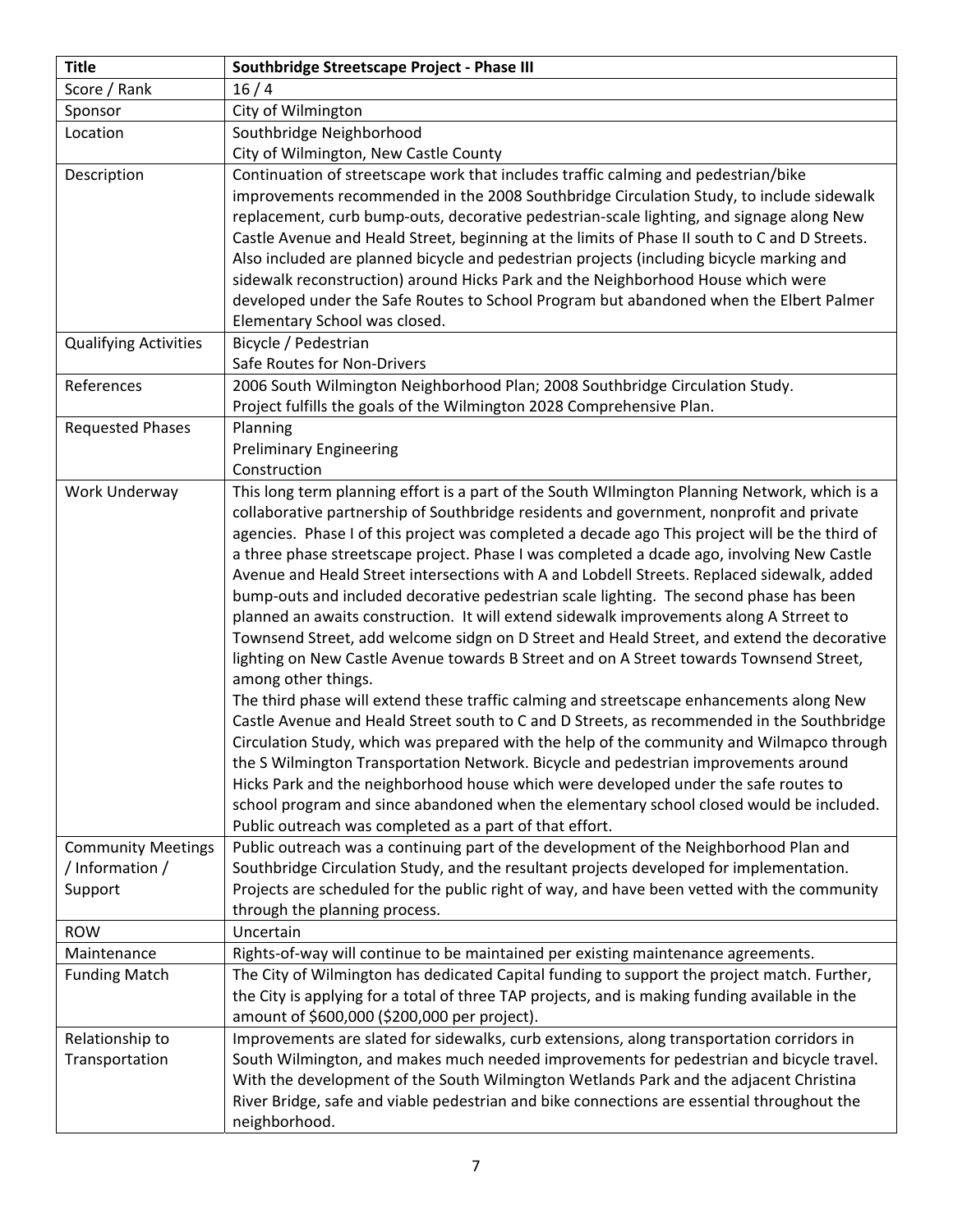| <b>Benefits</b> | 'Improves safety for pedestrians and bicyclists.  |
|-----------------|---------------------------------------------------|
|                 | Provides improvements to EJ neighborhoods.        |
|                 | Completes the work initiated by two prior phases. |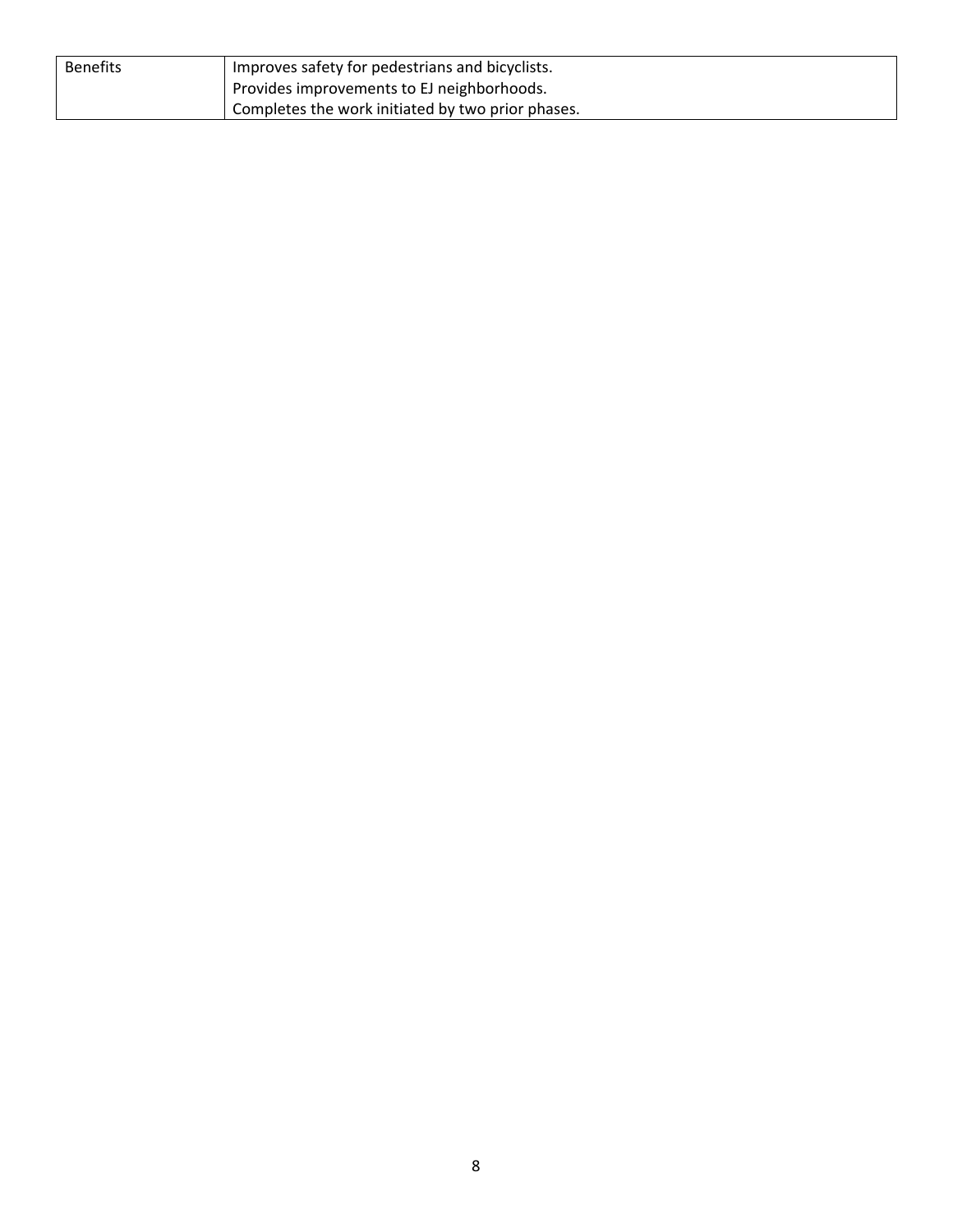| <b>Project Title</b>         | Hercules/Millcreek Road Area Pathways: Hercules- Millcreek Section                                                                                                                                                                                                                                                                                                                                                                                                                                                                                                                                                                                                                                                                                                                                                                                                                                                                                                                                                                                                                                                           |
|------------------------------|------------------------------------------------------------------------------------------------------------------------------------------------------------------------------------------------------------------------------------------------------------------------------------------------------------------------------------------------------------------------------------------------------------------------------------------------------------------------------------------------------------------------------------------------------------------------------------------------------------------------------------------------------------------------------------------------------------------------------------------------------------------------------------------------------------------------------------------------------------------------------------------------------------------------------------------------------------------------------------------------------------------------------------------------------------------------------------------------------------------------------|
| Score / Rank                 | 16/4                                                                                                                                                                                                                                                                                                                                                                                                                                                                                                                                                                                                                                                                                                                                                                                                                                                                                                                                                                                                                                                                                                                         |
| Sponsor                      | New Castle County                                                                                                                                                                                                                                                                                                                                                                                                                                                                                                                                                                                                                                                                                                                                                                                                                                                                                                                                                                                                                                                                                                            |
| CoSponsor                    | Millcreek Neighbors for Safer Pathways                                                                                                                                                                                                                                                                                                                                                                                                                                                                                                                                                                                                                                                                                                                                                                                                                                                                                                                                                                                                                                                                                       |
| Location                     | New Castle County                                                                                                                                                                                                                                                                                                                                                                                                                                                                                                                                                                                                                                                                                                                                                                                                                                                                                                                                                                                                                                                                                                            |
| Description                  | MNSP is a community-based effort to create a network of pathways and trails throughout a<br>six-square mile area centered on the SR 41/Newport-Gap Pike corridor that safely connects<br>residential neighborhoods with surrounding public parks, schools, places of worship,<br>employment centers, and the greater northern Delaware pathway system. (Exhibit 7 -Key<br>Destination Photos, Exhibit 8 - Plan in 10 Sections w/Photos)                                                                                                                                                                                                                                                                                                                                                                                                                                                                                                                                                                                                                                                                                      |
|                              | Conceptual in nature, the attached County Vision map (Exhibit 1) outlines existing multimodal<br>facilities in the area and suggests additional alignments. We aspire to connect residents in<br>Millcreek Hundred with safe bicycle and pedestrian options to nearby cultural amenities of<br>interest like Greenbank Mill and the Wilmington and Western Railroad. Additionally, this<br>conceptual pathway would connect to well known, and heavily visited, County park facilities-<br>Delcastle Recreation Area, Brandywine Springs Park and the Millcreek Greenway.                                                                                                                                                                                                                                                                                                                                                                                                                                                                                                                                                    |
|                              | To capitalize on the upcoming improvements to the Millcreek Road/SR 41 intersection where<br>DELDOT will install a 4 direction crosswalk (Exhibit 2), this application seeks to help bridge the<br>gaps for a off-road, multi-modal path that would safely connect the east and west sides of<br>SR41. The path would extend eastward, ultimately joining the Hercules Research Center at<br>Norman Drive. It would extend even farther east to Lancaster Pike (SR48) via future<br>developer funded pathways through the approved Delaware National Subdivision (Exhibit 3).<br>The western portion of the pathway would extend from the Millcreek/141 intersection on<br>county portions of the former Emily P Bissell property adjacent to Millcreek Road and connect<br>through Cross Gates Park to an existing sidewalk system. The western portion of the pathway<br>that traverses New Castle County lands would be constructed through a New Castle County<br>capital improvement project. For purposes of the grant we are focused on the area<br>immediately to the east of the Millcreek Road/SR 41 intersection. |
| <b>Qualifying Activities</b> | Bicycle / Pedestrian<br>Safe Routes for Non-Drivers                                                                                                                                                                                                                                                                                                                                                                                                                                                                                                                                                                                                                                                                                                                                                                                                                                                                                                                                                                                                                                                                          |
| References                   | This plan is part of the New Castle County Bike Plan and the Future Trails of Northern<br>Delaware Coalition Map.                                                                                                                                                                                                                                                                                                                                                                                                                                                                                                                                                                                                                                                                                                                                                                                                                                                                                                                                                                                                            |
| <b>Requested Phases</b>      | Planning<br><b>Preliminary Engineering</b>                                                                                                                                                                                                                                                                                                                                                                                                                                                                                                                                                                                                                                                                                                                                                                                                                                                                                                                                                                                                                                                                                   |
| Work Underway                | This route was initially identified in 2014 as one of the conceptual alignments for a Newark to<br>Wilmington Pathway-<br>https://deldot.gov/information/projects/trails/Newark_to_Wilm_Pathway/index.shtml<br>The MNSP group has embraced the conceptual alignment and conducted significant outreach<br>to gain input and support. To date, the following items have been secured:<br>CTF funds have been appropriated in the amount of \$15K by Rep. Kim Williams, Sen. Spiros<br>Mantzavinos, and Rep. Gerald Brady to assist with a feasibility study for the proposed<br>pathway alignment. (Exhibit 10, page 12)<br>After presentations to WILMAPCO and Delaware Greenways, the conceptual pathway has<br>been included into the New Castle County Bike Plan and the Future Trails of Northern<br>Delaware. https://www.delawaregreenways.org/trails-pathways/futuretrails/<br>MNSP met with County elected officials, DELCOT and representatives from Pettinaro to<br>ensure that the multi-modal pathways developed within the future Delaware National                                                             |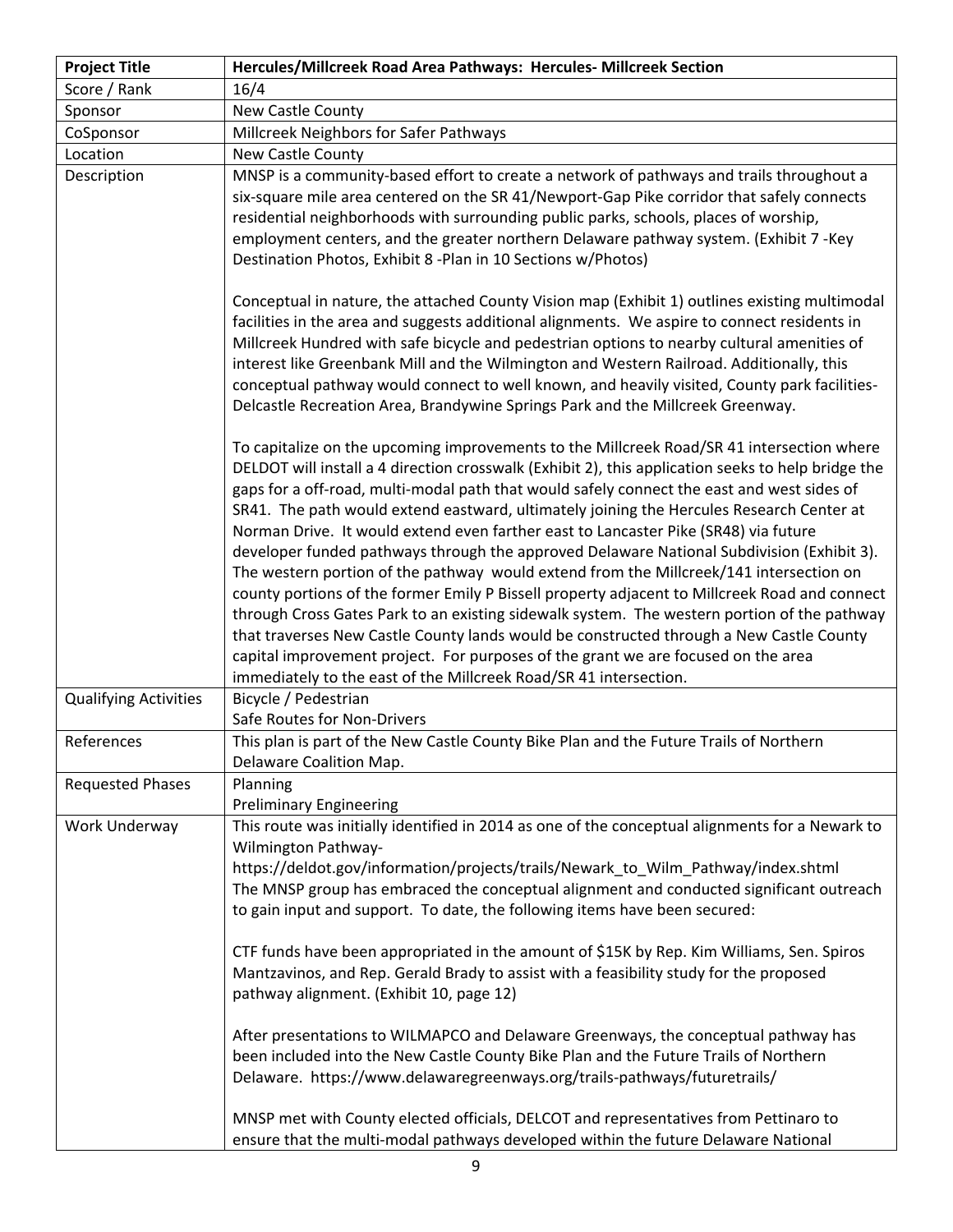|                                            | subdivision will be installed during development and dedicated for public use ultimately<br>connecting the east side of SR41 to SR48 (Exhibits 3 and 3A).                                                                                                                                                                                                                                                                                                                                                                                                                                                                                                                                                                                                                                                                                                                                                                                                                                   |
|--------------------------------------------|---------------------------------------------------------------------------------------------------------------------------------------------------------------------------------------------------------------------------------------------------------------------------------------------------------------------------------------------------------------------------------------------------------------------------------------------------------------------------------------------------------------------------------------------------------------------------------------------------------------------------------------------------------------------------------------------------------------------------------------------------------------------------------------------------------------------------------------------------------------------------------------------------------------------------------------------------------------------------------------------|
|                                            | New Castle County Public works has agreed to design and construct the western portion of<br>the pathway through Crossgates Park and the former Emily Bissell property (Exhibit 6<br>Crossgate Park Photo).                                                                                                                                                                                                                                                                                                                                                                                                                                                                                                                                                                                                                                                                                                                                                                                  |
|                                            | A chronology of meeting initiated by MSNP is also attached (Exhibit 9 MNSP Meeting<br>Chronology Summary).                                                                                                                                                                                                                                                                                                                                                                                                                                                                                                                                                                                                                                                                                                                                                                                                                                                                                  |
| Public Information /<br>Meetings / Support | Millcreek Neighbors for Safer Pathways has reached out via Survey (attached) to 179 (more<br>than 10% of the 1500+) household in the area. (Exhibit 4)                                                                                                                                                                                                                                                                                                                                                                                                                                                                                                                                                                                                                                                                                                                                                                                                                                      |
|                                            | MNSP has been endorsed by the Board of Wesminster Pool, Hyde Park, Breckenridge and<br>Westminster neighborhoods as well Bike Delaware, Delaware Greenways, and the New Castle<br>County Civic League. MNSP has engaged with Tall Trees and Greenville Overlook<br>Homeowners Associations, who endorse safer connectivity but would like to review and<br>approve a final route that could impact their residents directly. Forty-seven residents and<br>organizations have written letters. (Exhibit 5)                                                                                                                                                                                                                                                                                                                                                                                                                                                                                   |
|                                            | MNSP also has shared information at Red Clay Creek Presbyterian Church and the inactive<br>HOA president for Crossgates neighborhood.<br>Property owners surround our focal intersection of SR41 and Millcreek/Hercules Roads in four<br>quadrants:                                                                                                                                                                                                                                                                                                                                                                                                                                                                                                                                                                                                                                                                                                                                         |
|                                            | To the Southwest:<br>On behalf of the adjacent Bissell property owned by the state of Delaware, officials have<br>supported our efforts to create a path on county property that borders Millcreek Road by<br>directing us through the proper channels. (Exhibit 11 - Meeting minutes) Ultimately, when<br>the former Bissell site is redeveloped, pathways will be required by local development codes.<br>New Castle County officials have visited the site and indicated they are amenable to buidling a<br>path that connects to the existing CrossGates Park path. In a presentation to the civic<br>association for Hyde Park, MNSP received positive feedback for trails along the existing Bissell<br>property that would increase community connectivity. Crossgates neighborhood has an<br>inactive civic association, but MNSP has received letters of support and positive responses on<br>surveys from Crossgates residents who support safer connections to Westminster Pool. |
|                                            | To the Northwest:<br>Residents of Breckenridge expressed strong support via letters and survey responses for a<br>safe pedestrian path connecting them to Westminster Pool and Delcastle Recreation Area.<br>(Exhibit 5 Letters)                                                                                                                                                                                                                                                                                                                                                                                                                                                                                                                                                                                                                                                                                                                                                            |
|                                            | To the Northeast:<br>The Board of Westminster Pool voted to endorse the mission of MNSP and wants improved<br>safety and pathways for members and visitors to the pool, many of whom walk and bike there<br>from surrounding neighborhoods. The presidents of both Westminster and Winterbury civic<br>associations also want to see safe paths to the pool and Delcastle. We are still trying to make<br>contact with HOAs that may represent Westmont and Cheshire.                                                                                                                                                                                                                                                                                                                                                                                                                                                                                                                       |
|                                            | To the Southeast, the State of Delaware<br>DHSS officials advised us that while the plot across SR 41 is for sale it is best maintained as<br>greenspace. (See meeting minutes). We are still trying to make contact with an HOA that may<br>represent Fairway Estates. Tall Trees has invited us to their annual meeting in February 2021.                                                                                                                                                                                                                                                                                                                                                                                                                                                                                                                                                                                                                                                 |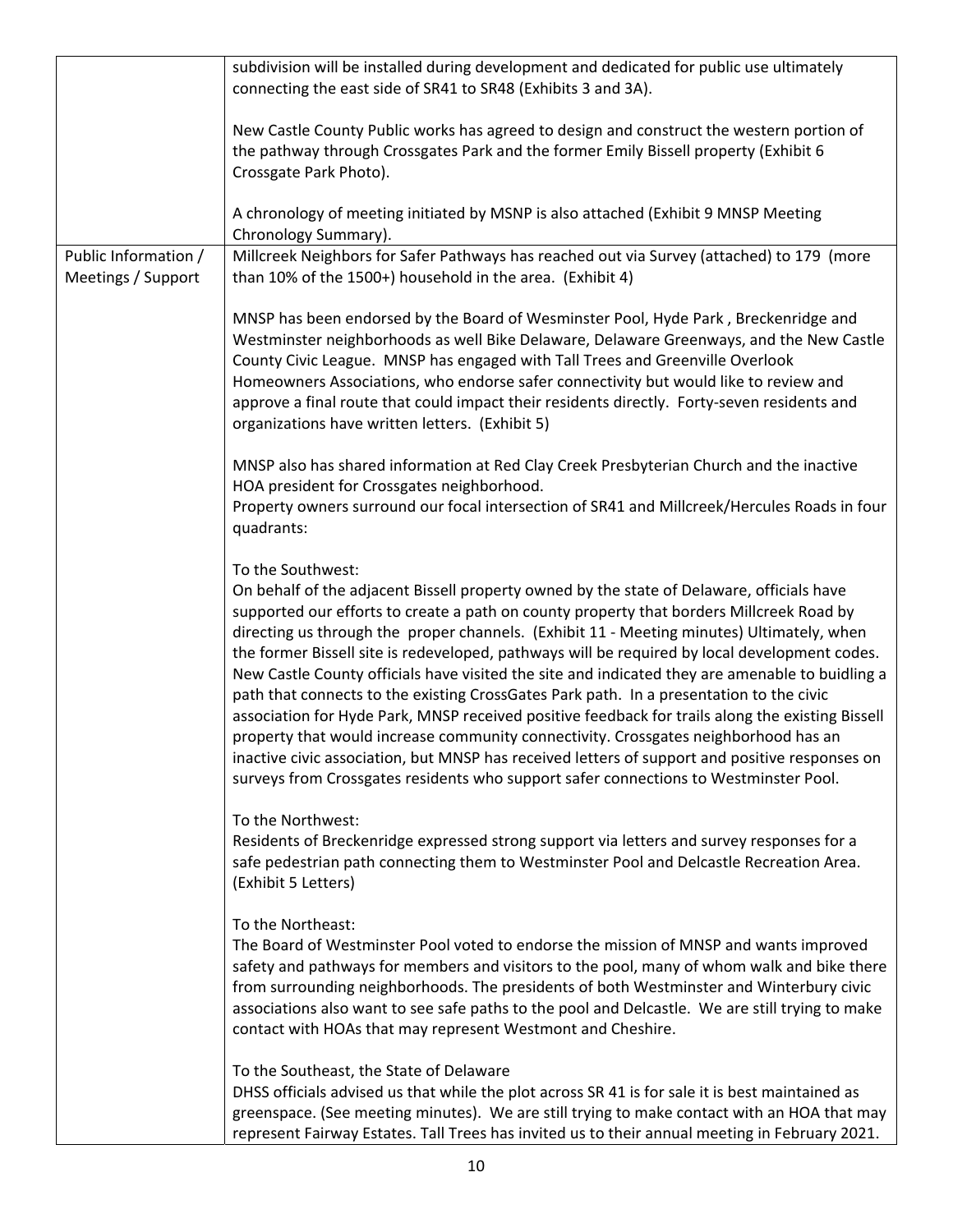|                       | We have been in dialogue with members of the Greenville Overlook HOA and hope to present         |
|-----------------------|--------------------------------------------------------------------------------------------------|
|                       |                                                                                                  |
|                       | an update to their board as well. We have left messages for Blindsight Delaware, but have        |
|                       | not heard back.                                                                                  |
|                       | (See Exhibits 7 and 8 for photos of these areas.)                                                |
| <b>ROW</b>            | Uncertain The portion to the west of the Millcreek Road/SR 41 intersection are or will be        |
|                       | owned by New Castle County. The County are willing partners in the pathway initiative. A         |
|                       | final alignment to the east of the intersection have not been finalized. Portions of the eastern |
|                       | segment cross through public state owned property and private open space. (See Exhibit 10        |
|                       | Business Case Maps - Slide 13 and Exhibits 12-15 are subdivision plans for CrossGates, Tall      |
|                       | Trees, Fairway Estates and Greenville Overlook.). Without final alignment we are uncertain if    |
|                       | the private property owners (HOAs) are willing to approve easements.                             |
|                       |                                                                                                  |
| Maintenance           | New Castle County would maintain the land that they own (west of the Milltown Road/SR 41         |
|                       | intersection) as they do now. As part of their community open space, the HOA of the future       |
|                       | Delaware National subdivision will have responsibility over the public pathways on their         |
|                       | lands. Maintenance of additional portions have not yet been identified.                          |
| <b>Matching Funds</b> | Uncertain. A contribution of \$15,000 in Community Transportation Funds has been secured to      |
|                       | assist with a feasibility study for the proposed pathway.                                        |
| Relationship to       | 1. This pathway would connect to and cross Rt. 41 - Newport Gap Pike, a major trucking route     |
| Transportation        | that currently does not have sidewalks or any pedestrian crossings between Greenbank Road        |
|                       | and Lancaster Pike. (See Exhibit 7 MNSP Key Destinations with Safety Data, slides 18-41.)        |
|                       |                                                                                                  |
|                       | 2. The study area will be a key piece in the larger Newark to Wilmington pathway, connecting     |
|                       | two of New Castle County's dense population centers.                                             |
|                       |                                                                                                  |
|                       |                                                                                                  |
|                       | 3. The pathway as proposed would connect two of New Castle County's intensively used park        |
|                       | facilities- Delcastle Recreation Area and Brandywine Springs Park. The pathway will enable       |
|                       | the County to highlight the important historical and cultural resources in the area-             |
|                       | Wilmington Western Railroad and Greenbank Mills. (See Exhibit 1 County Vision Map.)              |
|                       |                                                                                                  |
|                       | 3. This project will provide safer multi-modal pathways and support green transportation         |
|                       | alternatives to commuters- ultimately supporting green transportation initiatives outlined in    |
|                       | the upcoming New Castle County Comprehensive Plan 2050.                                          |
| <b>Benefits</b>       | There is currently no pedestrian crossing signal along the SR 41 corridor from Kirkwood          |
|                       | Highway to Lancaster Pike. Yet, it is common that residents are using the SR41 corridor as a     |
|                       | non motorized transportation route. It is common to see bicyclists, walkers and joggers,         |
|                       | parents will strollers and school age kids heading to school bus stops using the roadway         |
|                       |                                                                                                  |
|                       | without safe and proper facilities. With DELDOT installing much needed pedestrian crossing       |
|                       | signals at the intersection of Millcreek Road and SR 41 in March 2021, there is no better time   |
|                       | to look at expanding safe multi-modal pathways in this area. In the summer of 2019, Allie        |
|                       | Zambito lost her life crossing SR 41 at Faukland Road.                                           |
|                       |                                                                                                  |
|                       | The new Amazon warehouse is nearly complete and SR 41 has been designated as one of              |
|                       | their truck routes to and from Pennsylvania. Additional development in the area continues        |
|                       | and will not only increase traffic, but new homes will also add demand for safe multi-modal      |
|                       | facilities. These bicycle and pedestrian facilities will not only benefit the existing and new   |
|                       | homeowners in the area, but will also serve employees that work along SR41 (Ashland Corp)        |
|                       | and other community establishments (churches, pools, recreational destinations). (Exhibit 10,    |
|                       | page 90                                                                                          |
|                       |                                                                                                  |
|                       | During the COVID19 pandemic, users flocked to nearby parks, trails and recreation centers. In    |
|                       |                                                                                                  |
|                       | some areas, New Castle County saw a 90% increase in park use. Delcastle Recreation Area is       |
|                       | one of New Castle County's largest regional parks and serves residents from all over the         |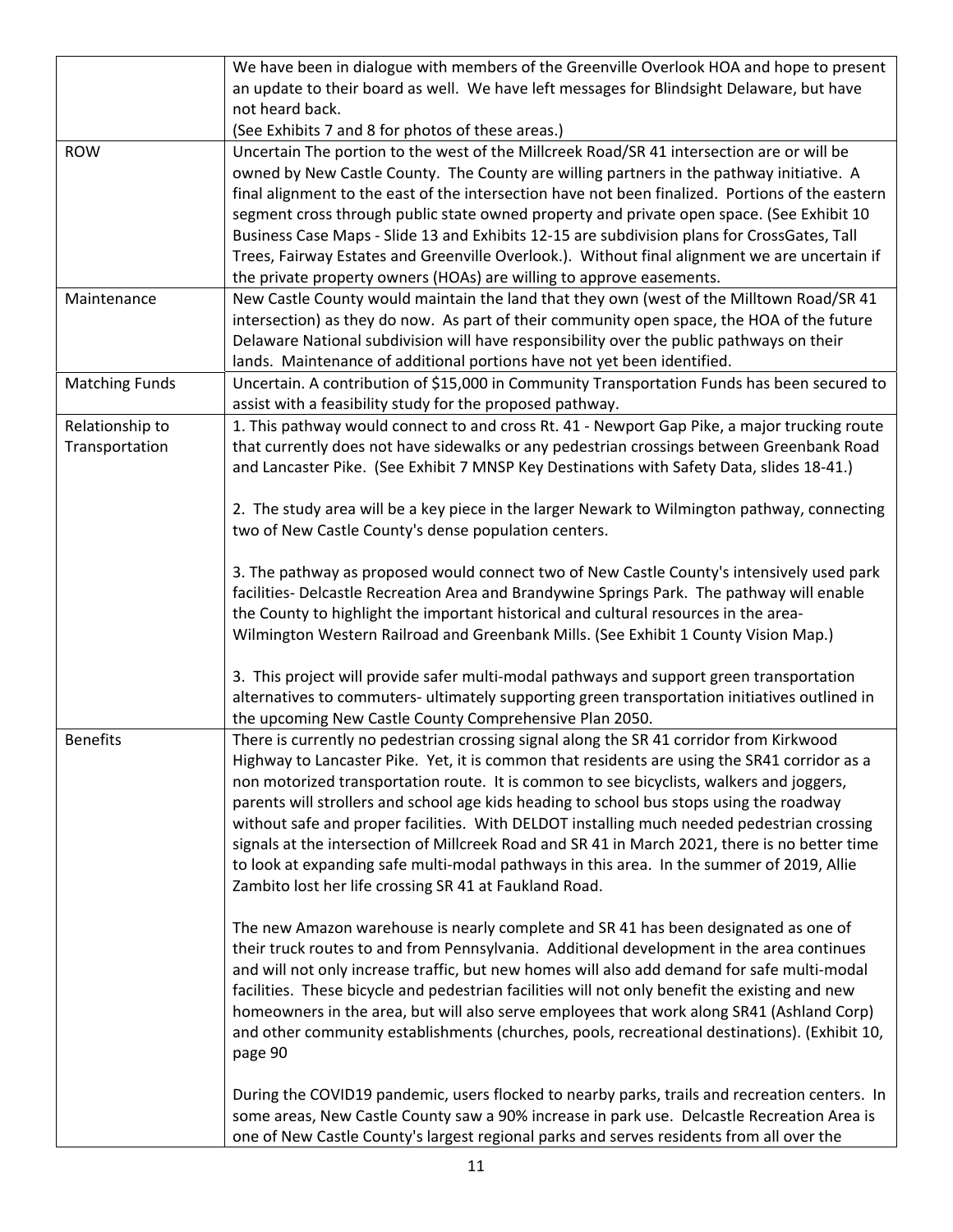| county. The pathway initiative that has been proposed will help build non motorized         |
|---------------------------------------------------------------------------------------------|
| connections to the park for multiple neighborhoods in the area. This would encourage active |
| lifestyles and increase the quality of life for everyone that it connects.                  |
|                                                                                             |